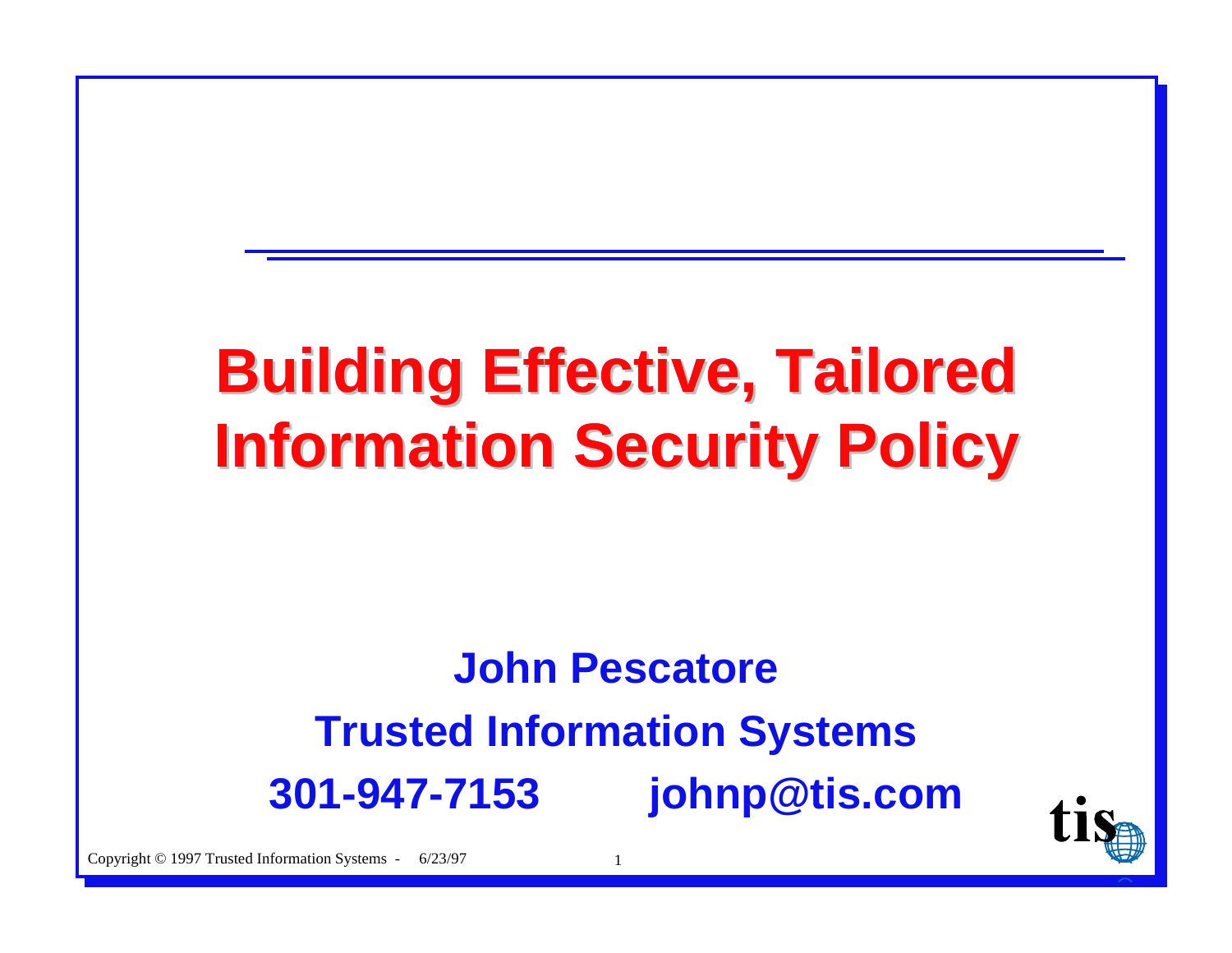**3rd Qtr 1995**

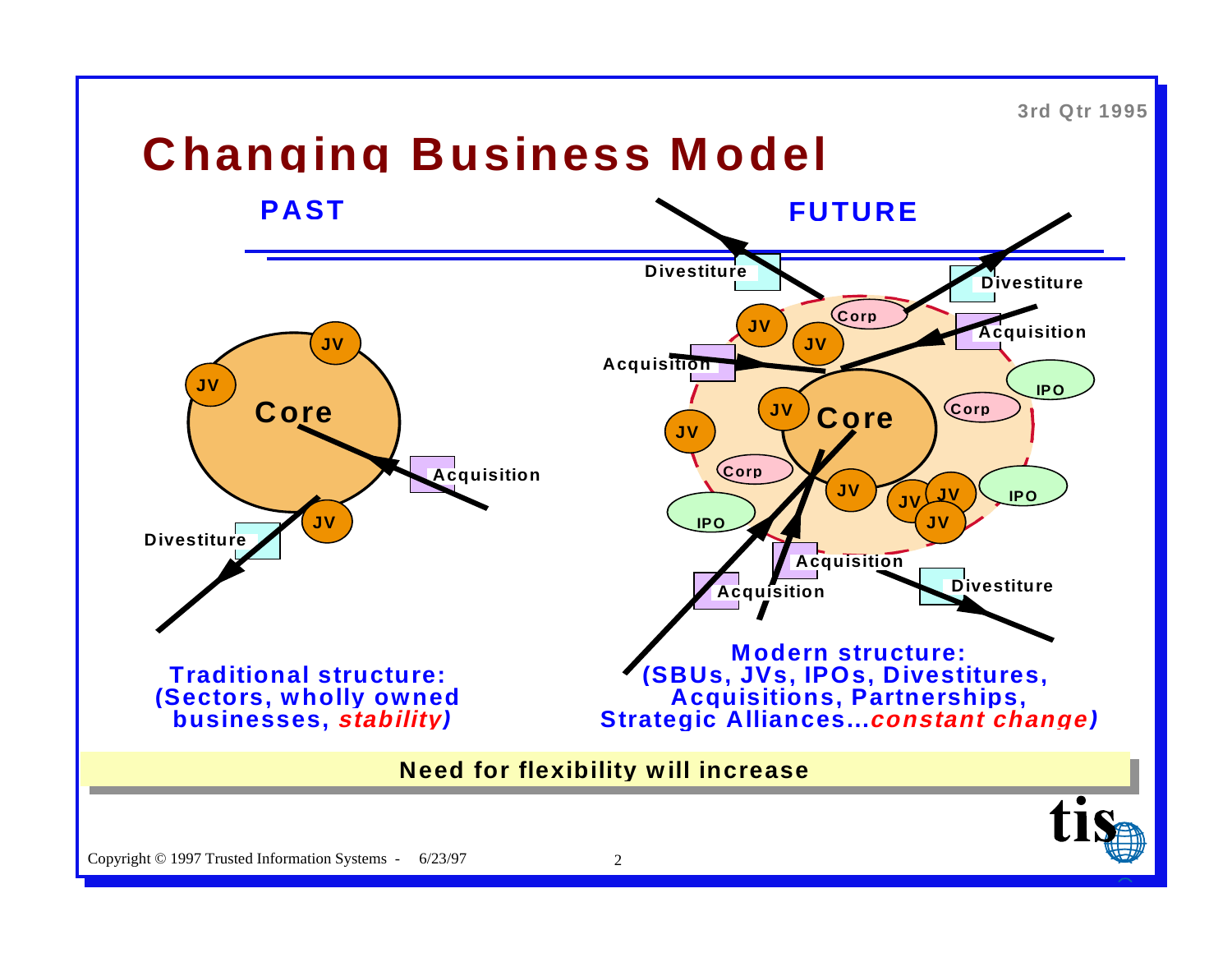#### **Electronic Business Relationships Electronic Business Relationships**

◆ To be successful **businesses need theability to create rapid setup/teardown electronic businessrelationships with customers, suppliers, and partners. Security will need to bedistributed throughout the computing enterprise**



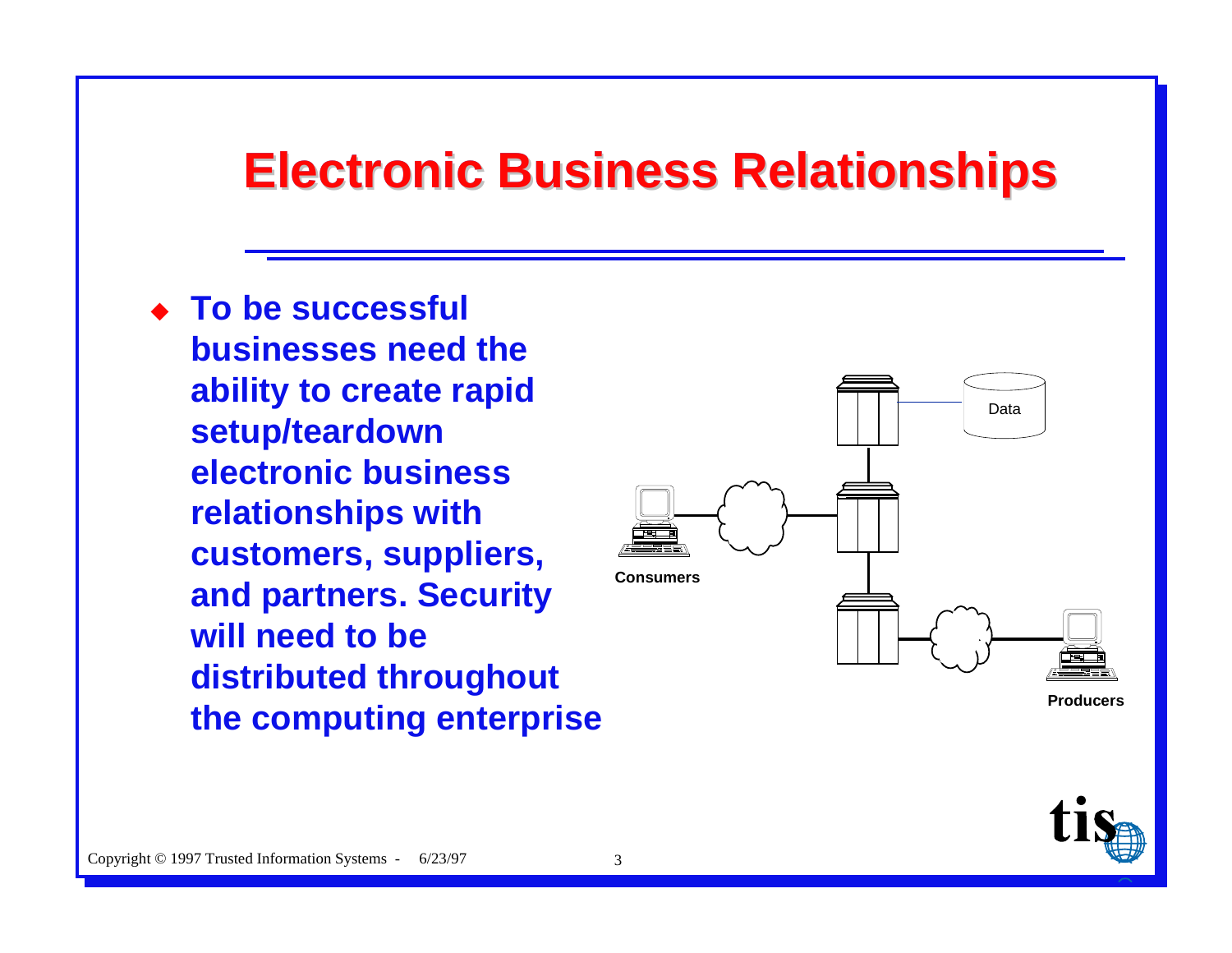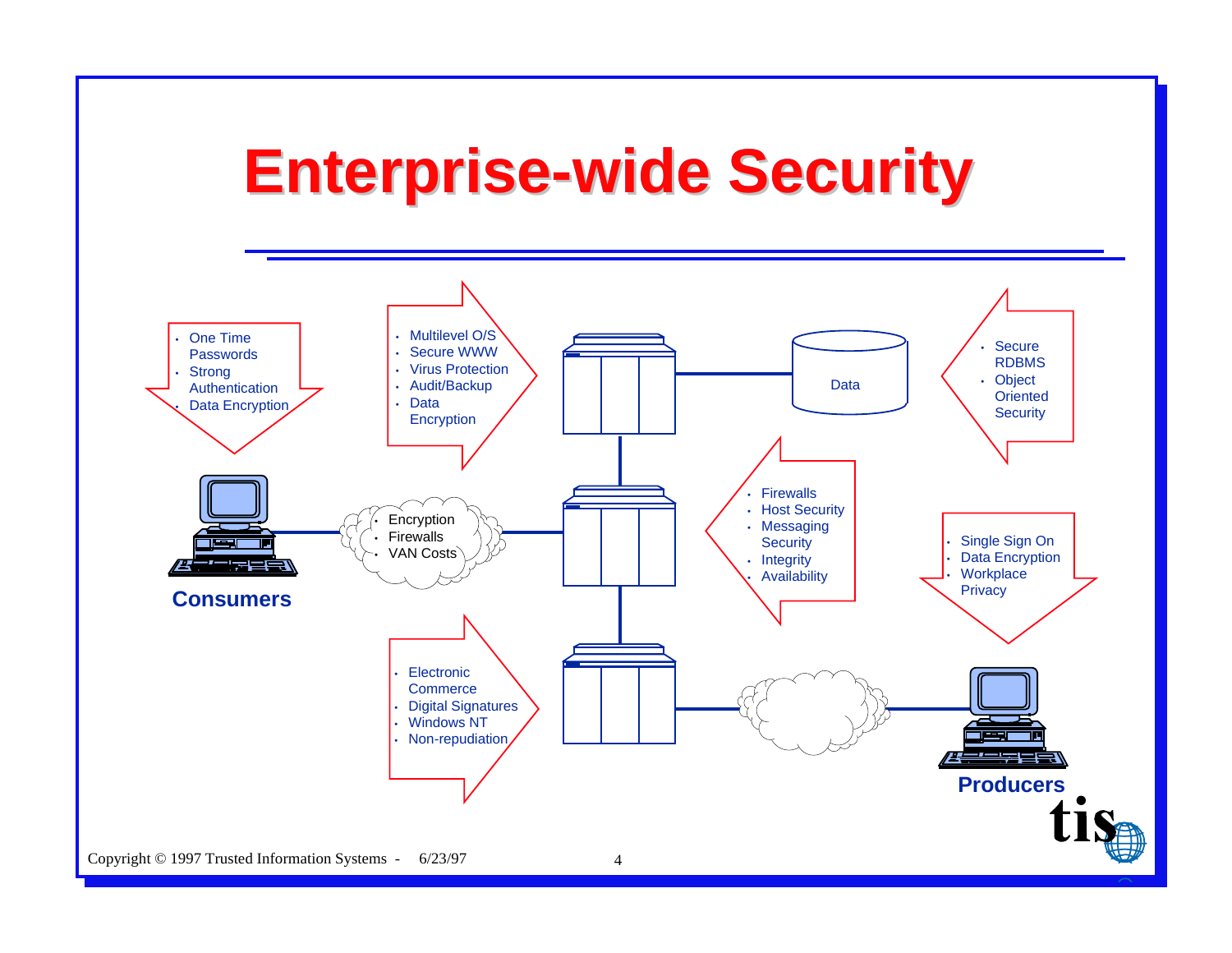### **Infrastructure Impacts**

- ◆ Changing business model leads to:
	- **Growth by acquisition**
	- **Strategic alliances**
	- **Constant change**
- Infrastructure needs to support:
	- Virtual Offices
	- Virtual Enterprises
	- Virtual Workgroups

◆ Security enables business to use the Internet to keep up with pace of change

- **◆ Encryption**
- ◆ Authentication
- ◆ Access Control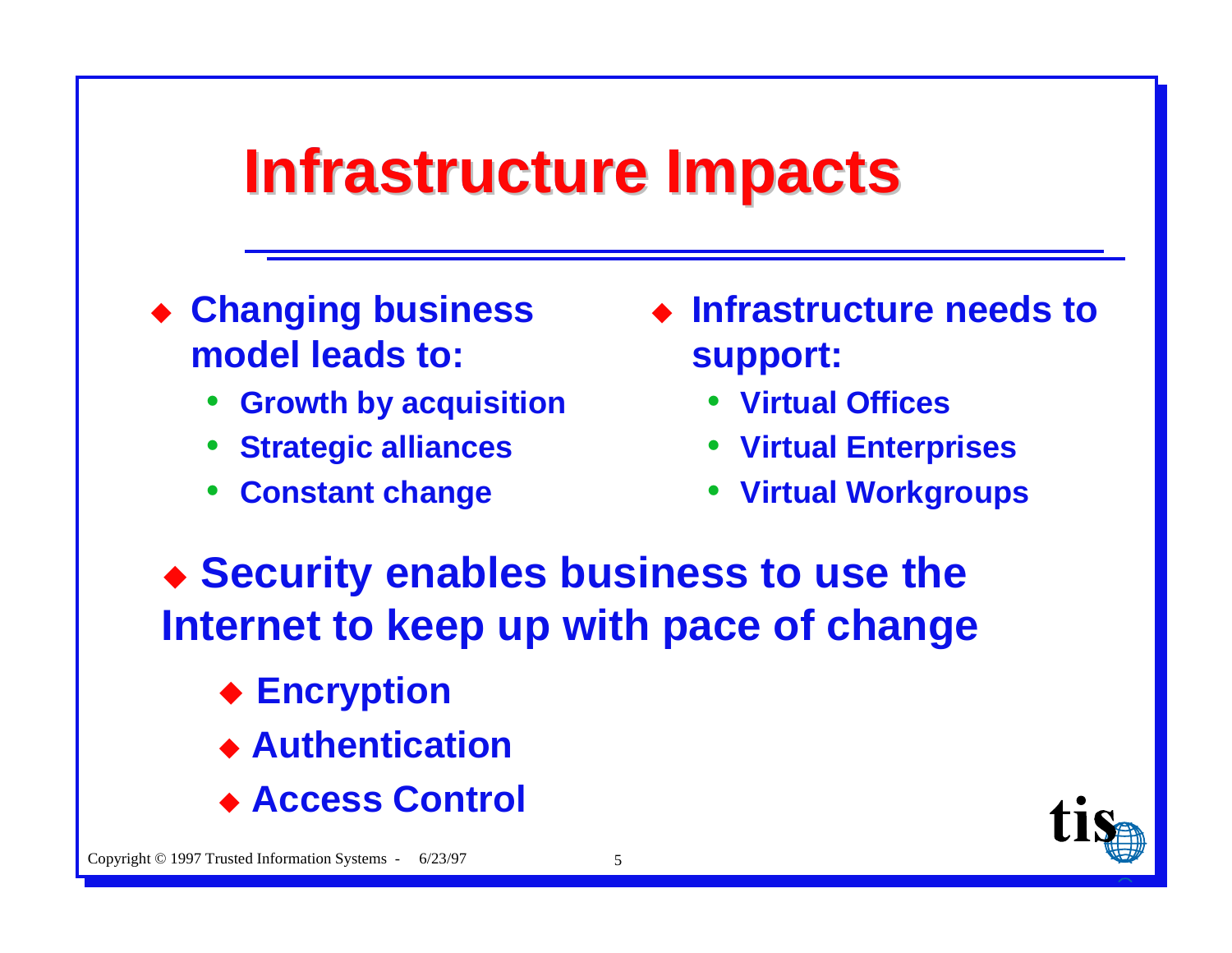## **Growth by Acquisition**

### ◆ Security Impacts:

- **Security Policy inconsistencies**
- **Interoperability of Security Controls**
- Level of security sinks to lowest common denominator
- ◆ Policy Demands:
	- **Frequent, often unplanned, updates needed**
	- Must address multiple cultures
	- Drive to select best-of-breed approach

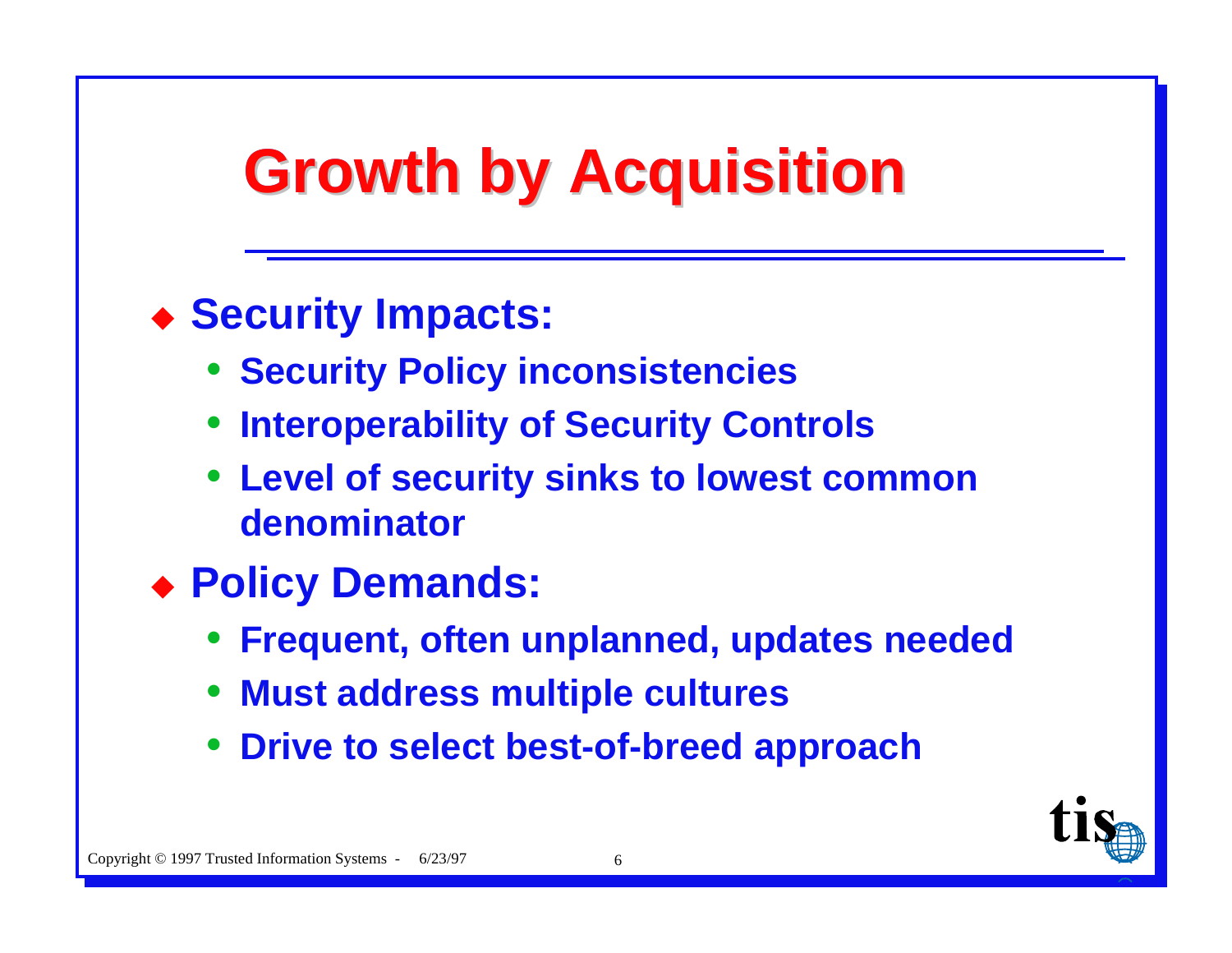## **Strategic Alliances**

#### ◆ Security Impacts:

- Team today, compete tomorrow
- Need for international secure connectivity
- Varying levels of trust
- ◆ Policy Impacts:
	- **Focus on business-critical data**
	- **Need to address export issues**
	- "One size fits all" no longer works

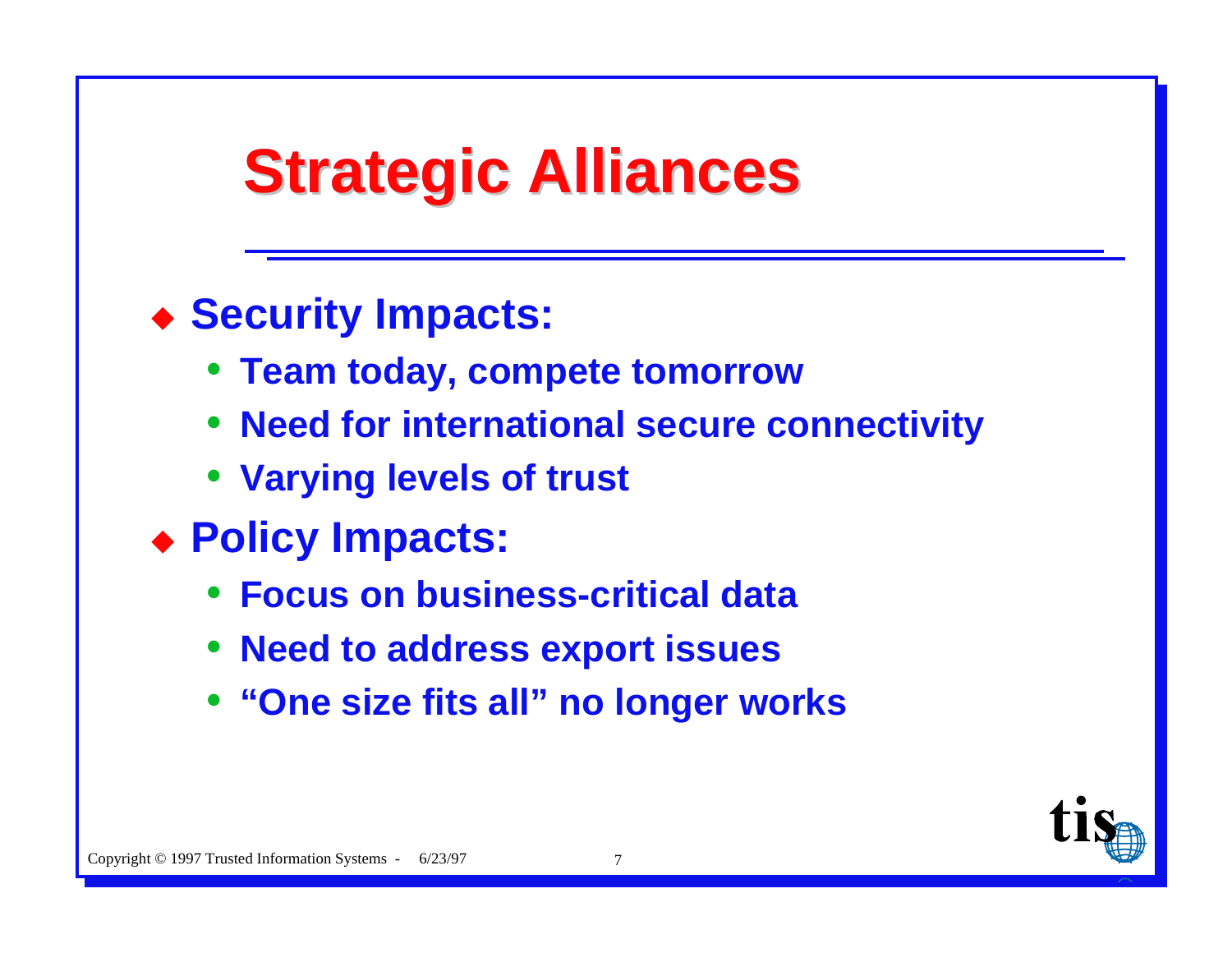## **Constant Change**

### ◆ Security Impacts:

- Vulnerabilities follow transitions
- Breakdown of informal policies
- High administrative load for access control
- ◆ Policy Impacts:
	- Need for intrusion detection, updates, audits
	- Need to accessible formal policy
	- Policy needs to drive affordable solutions

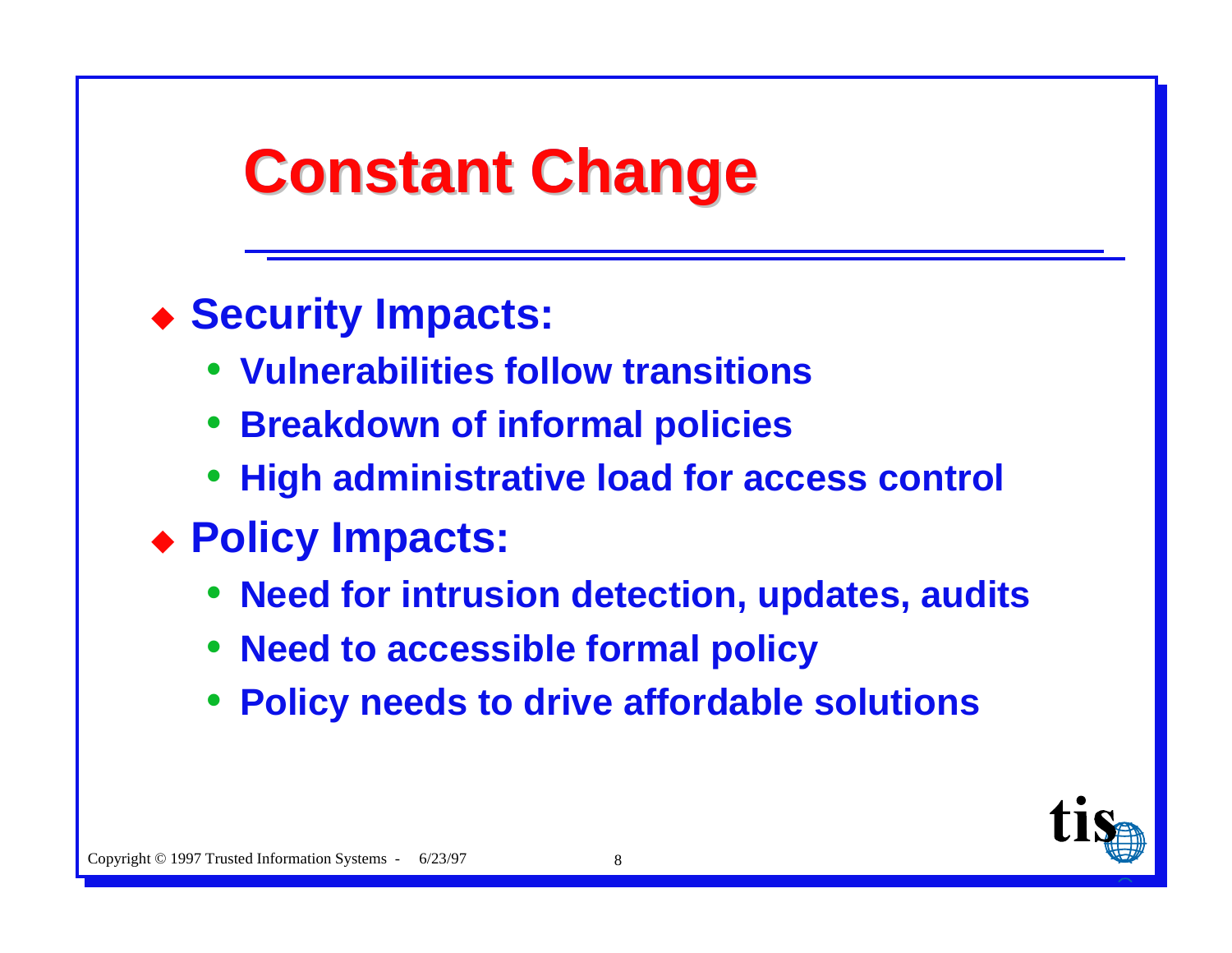## **Integrated Security Planning Integrated Security Planning**

#### **Treat security like an investment**

- $\bullet$ **Strategic planning**
- $\bullet$ **Business-driven**
- ì **ROI or Cost/Benefit Analysis**
- u **Legal and regulatory issues**

| <b>Strategize</b>                     |                                     |                                   | <b>Implement</b> |                                              |                     | <b>Measure/Audit</b>                        |  |                                    |
|---------------------------------------|-------------------------------------|-----------------------------------|------------------|----------------------------------------------|---------------------|---------------------------------------------|--|------------------------------------|
| Business/<br>lMission<br><b>Needs</b> | Information<br>Technology<br>lNeeds | Security<br>lServices<br>Required |                  | Develop<br>Security<br>Architecture Controls | Deploy<br>Security  | lPerform<br>lIntrusion<br><b>IDetection</b> |  | Update<br>Policies and<br>Controls |
|                                       | Policy Development and Refinement   |                                   |                  |                                              |                     |                                             |  |                                    |
|                                       |                                     |                                   |                  | Procurement/Development                      | Awareness/Education |                                             |  |                                    |
|                                       |                                     |                                   |                  |                                              |                     | Compliance Enforcement                      |  |                                    |
|                                       |                                     |                                   |                  |                                              |                     |                                             |  | Upgrade/Enhancement                |

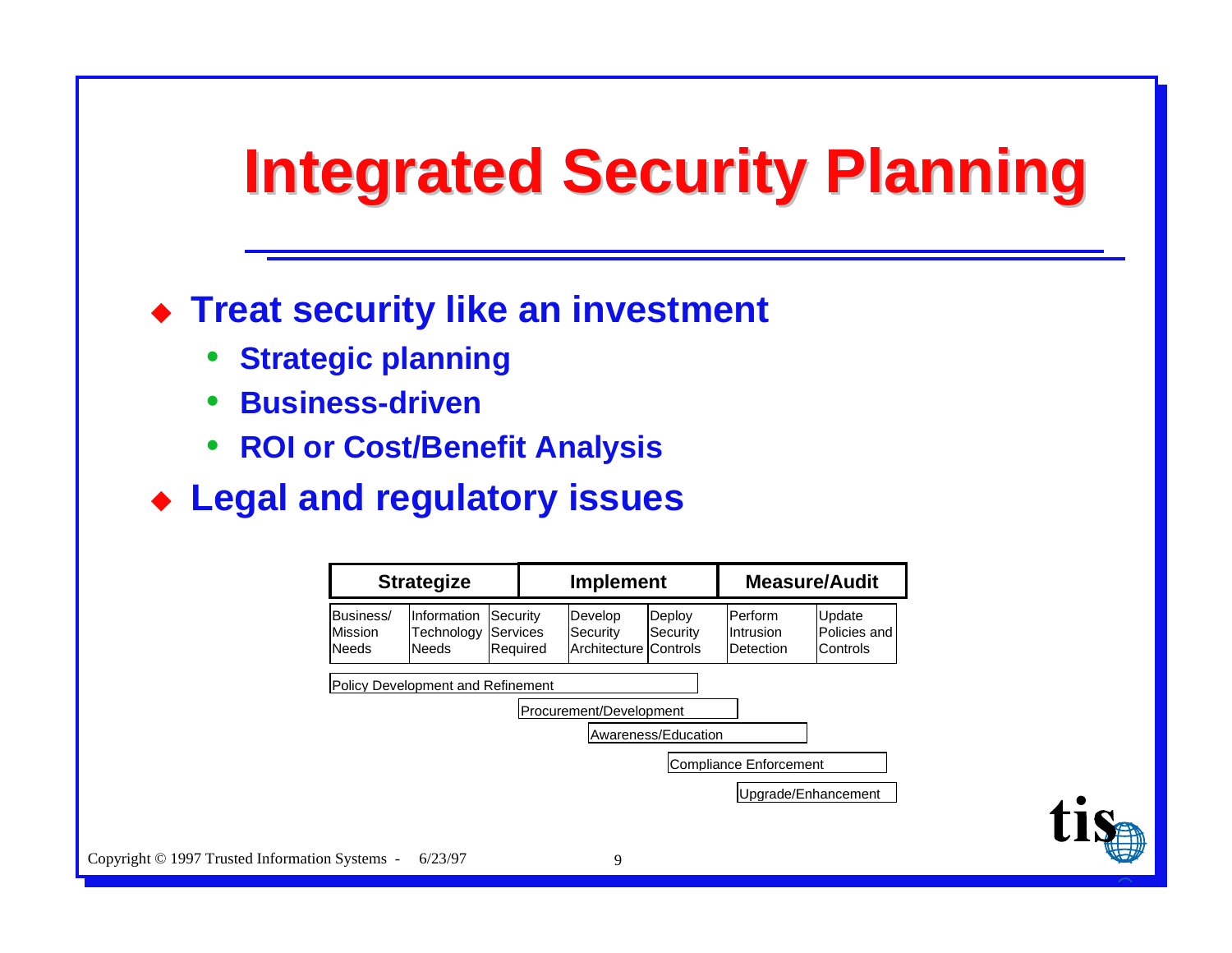# **Tailored Security Policy Tailored Security Policy**

- ◆ Goal is to influence behavior
- u **Need to enable, not just to deny**
	- ì **Users can route around controls all too easily**
	- $\bullet$ **Become cost of sales, not just overhead**
- u **Focus on the business needs**
	- ì **What data will be handled?**
	- ì **How can that data be accessed?**
	- ì**What is your organization's paranoia level?**
	- ì **What controls are required on that data?**

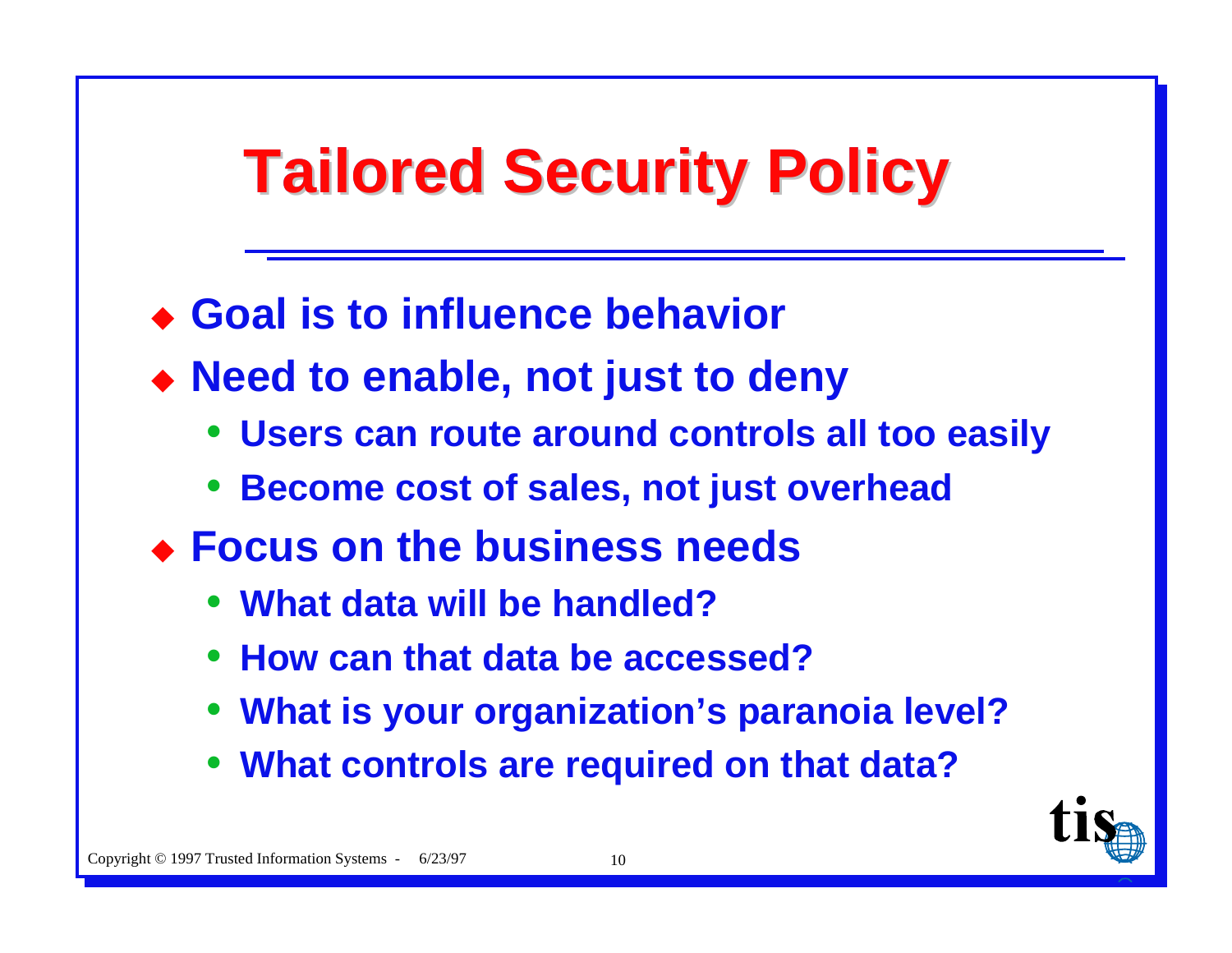### **Data Categorization Data Categorization**

- u **Define broad classes of information created, stored and/or delivered by your business**
- u **Logical groupings based on impact to business**
	- ì **Customer data financial records, medical records, orders**
	- ì **Business data financial, competitive, intellectual property**
	- ì **Employee data salary, benefits, home phone**

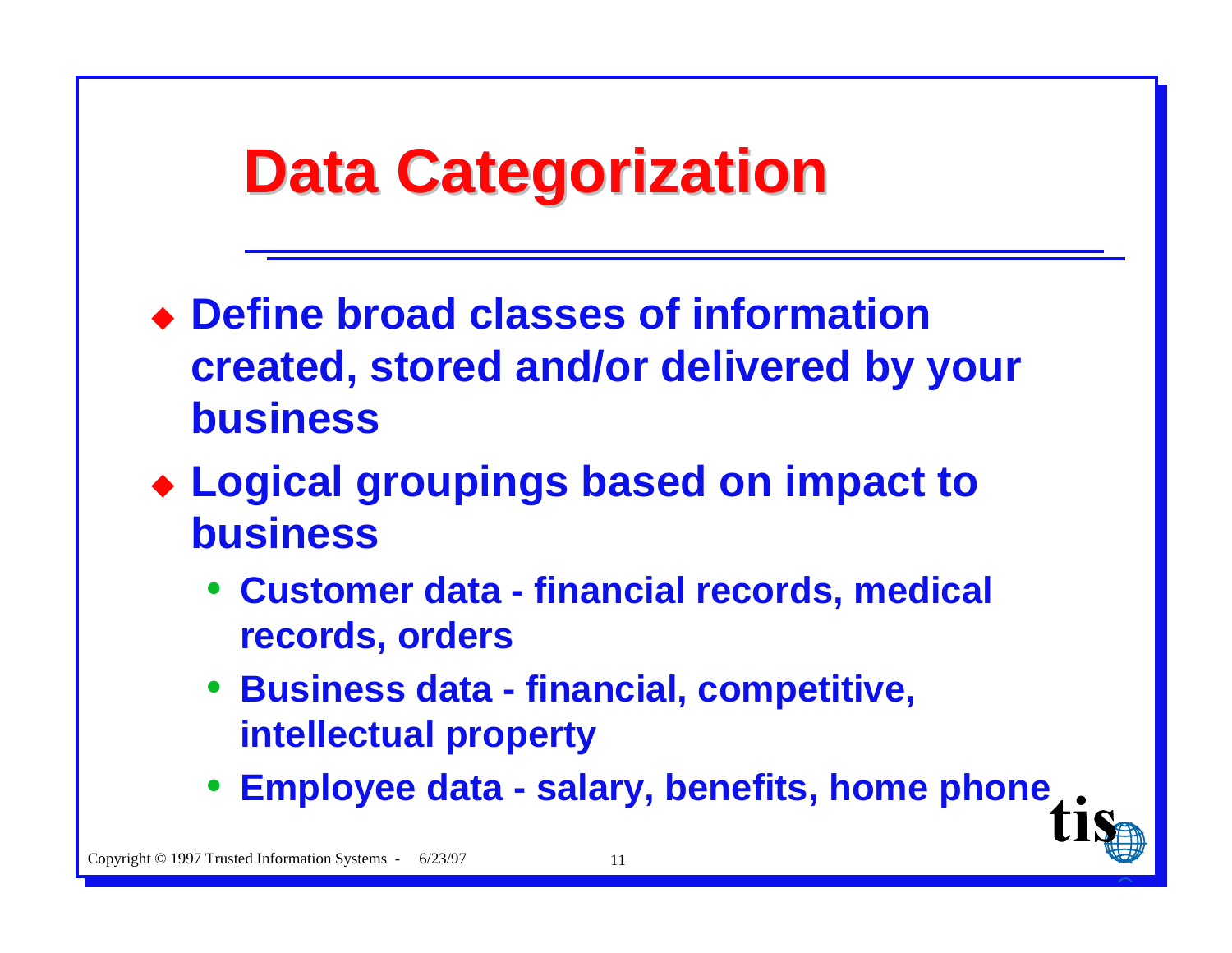## **Data Categorization Data Categorization**

#### $\bullet$  **Assign sensitivity levels, eg:**

- ì **Unrestricted**
- ì **Restricted**

#### **• Controlled Distribution**

| <b>Unrestricted</b>                                        | <b>Restricted</b>                                                         | <b>Controlled Distribution</b>                                                                                                                               |
|------------------------------------------------------------|---------------------------------------------------------------------------|--------------------------------------------------------------------------------------------------------------------------------------------------------------|
| <b>Meeting notes</b>                                       | Memos for the record                                                      | Salary data, personnel files                                                                                                                                 |
| Internal telephone directory                               | Organizational directories<br>with home addresses<br>and/or phone numbers | Customer databases,<br>privacy or medical-related<br>information                                                                                             |
| Corporate publicity                                        | <b>Financial reports</b>                                                  | Data on mergers or<br>potential acquisitions                                                                                                                 |
| User IDs                                                   |                                                                           | Passwords, encryption keys                                                                                                                                   |
| Most internal policies and<br>procedures                   | Incident response plans                                                   | Results of risk<br>assessments                                                                                                                               |
| <b>Functional information</b><br>about a major application | Source code for a major<br>application                                    | Information that is the<br>major product of a major<br>application: loan approvals,<br>flight plan data, public<br>safety information,<br>calculations, etc. |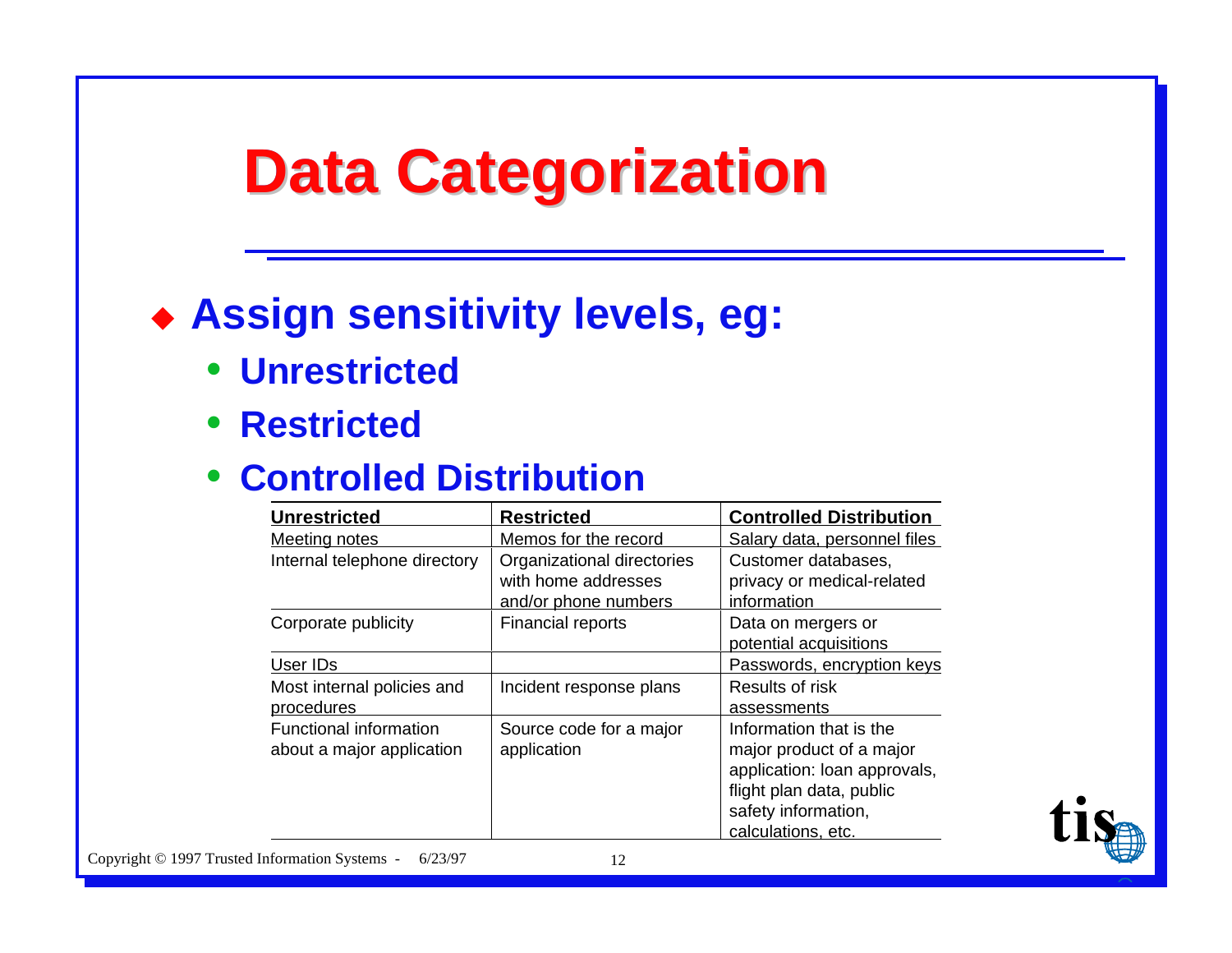### **Data Access**

#### • How could an attacker get to your data?

- How is it created?
- Where is it stored?
- How is it transmitted?
- ◆ Typical client/server/Internet scenario
	- Created on a Windows 95 PC
	- Stored locally, on a file server, on an internal Web server, in a database, external Web server
	- Sent over LANs, WANs, over Internet via http, ftp and email

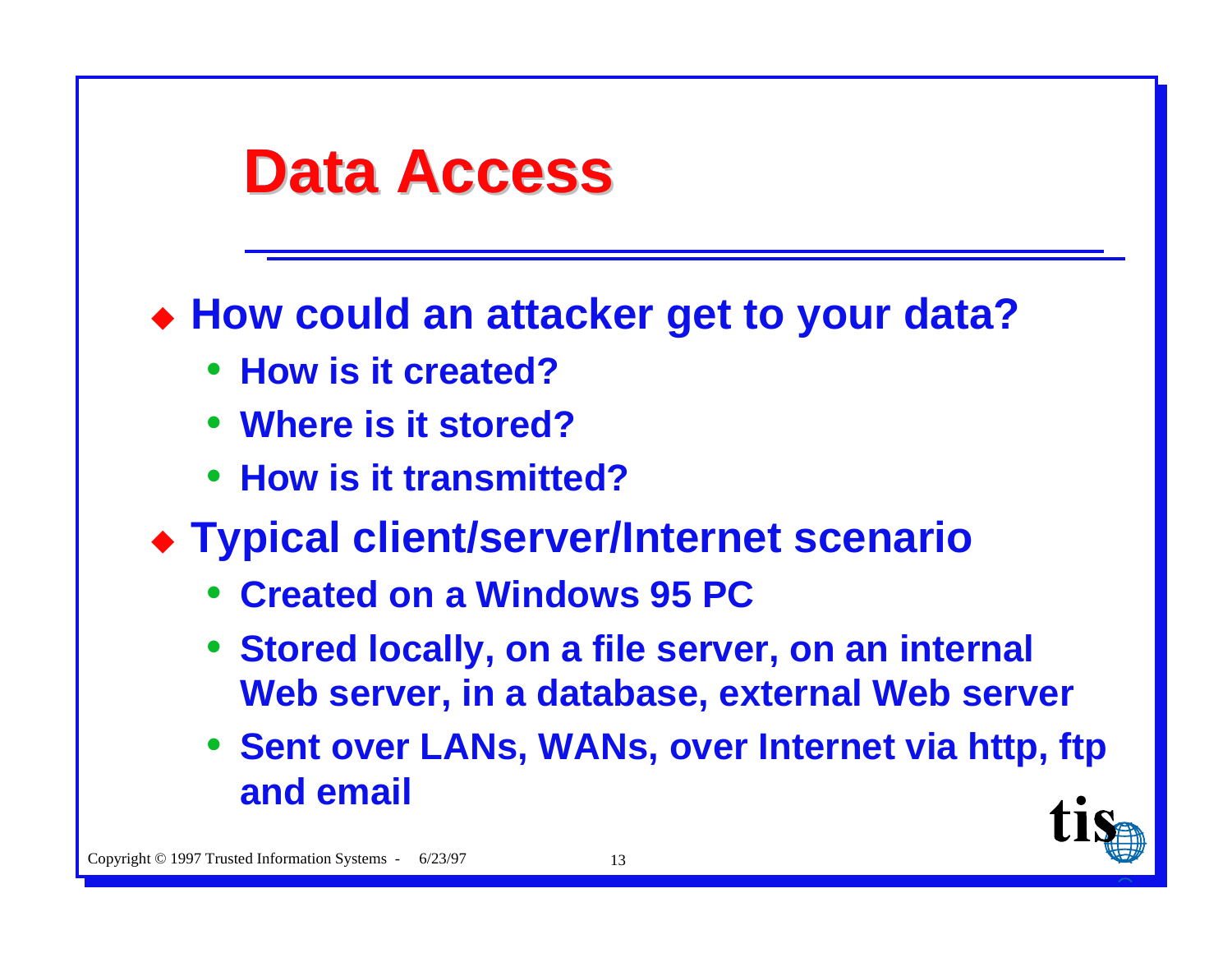### **Data Access**

- ◆ Identify Data Owners and Data Maintainers
- Identify business needs to provide access to the data
	- Internal employees
	- **External employees**
	- **Business partners**
	- **Customers**
	- Other third parties
- Identify exposure points and threats

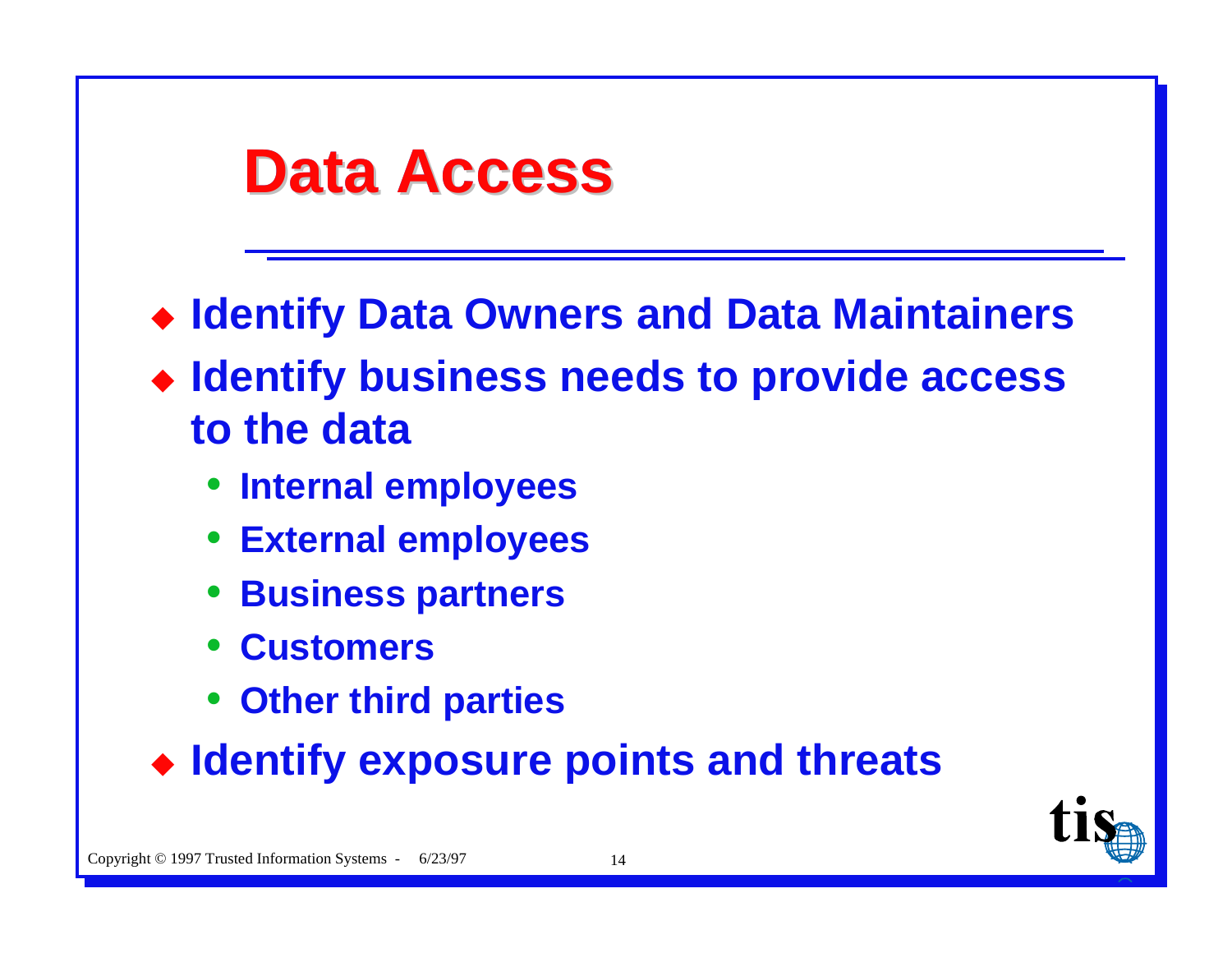### **Paranoia Level Paranoia Level**

- ◆ Getting to "good enough security"
- u **Security policy needs to match the risk acceptance profile of an organization**
	- ì **What are the realistic threats?**
	- **How visible is your organization?**
	- ì **What are the consequences of an incident?**
	- ì **How sensitive is your organization to the intangible costs of an incident?**
- u **Regulatory and legal issues**

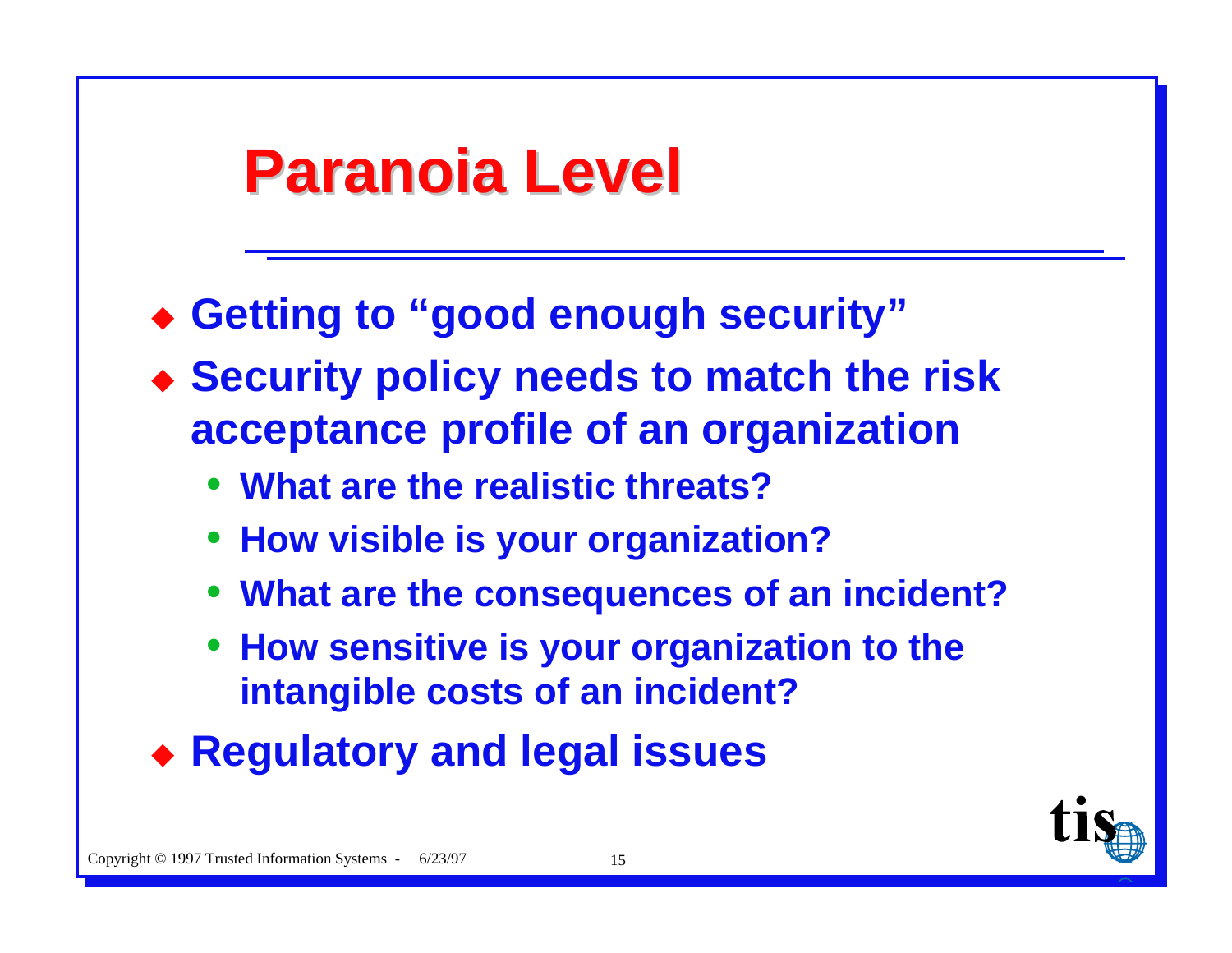# **Risk Profiling Matrix Risk Profiling Matrix**

| <b>Risk Profiling Matrix</b>                                      |                 |                                                                                    |        |     |  |
|-------------------------------------------------------------------|-----------------|------------------------------------------------------------------------------------|--------|-----|--|
| Threats:                                                          | Rating          | Visibility                                                                         | Rating | Sco |  |
| None identified as active; exposure<br>is limited                 | 1               | Very low profile, no<br>active publicity                                           | 1      |     |  |
| Unknown state or multiple<br>exposures                            | 3               | Middle of the pack,<br>periodic publicity                                          | 3      |     |  |
| Active threats, multiple exposures                                | 5               | Lightning rod, active<br>publicity                                                 | 5      |     |  |
| <u>Consequences</u>                                               | Rating          | Sensitivity                                                                        | Rating | Sco |  |
| No cost impact; well within planned<br>budget; risk transferred   |                 | Accepted as cost of<br>doing business; no<br>organization issues                   |        |     |  |
| Internal functions impacted; budget<br>overrun; opportunity costs | 3               | Unacceptable Business<br>Unit management<br>impact; good will costs                | 3      |     |  |
| External functions impacted; direct<br>revenue hit                | 5               | Unacceptable Corporate<br>Management impact;<br>business relationships<br>affected | 5      |     |  |
|                                                                   | Total<br>Score: |                                                                                    |        |     |  |

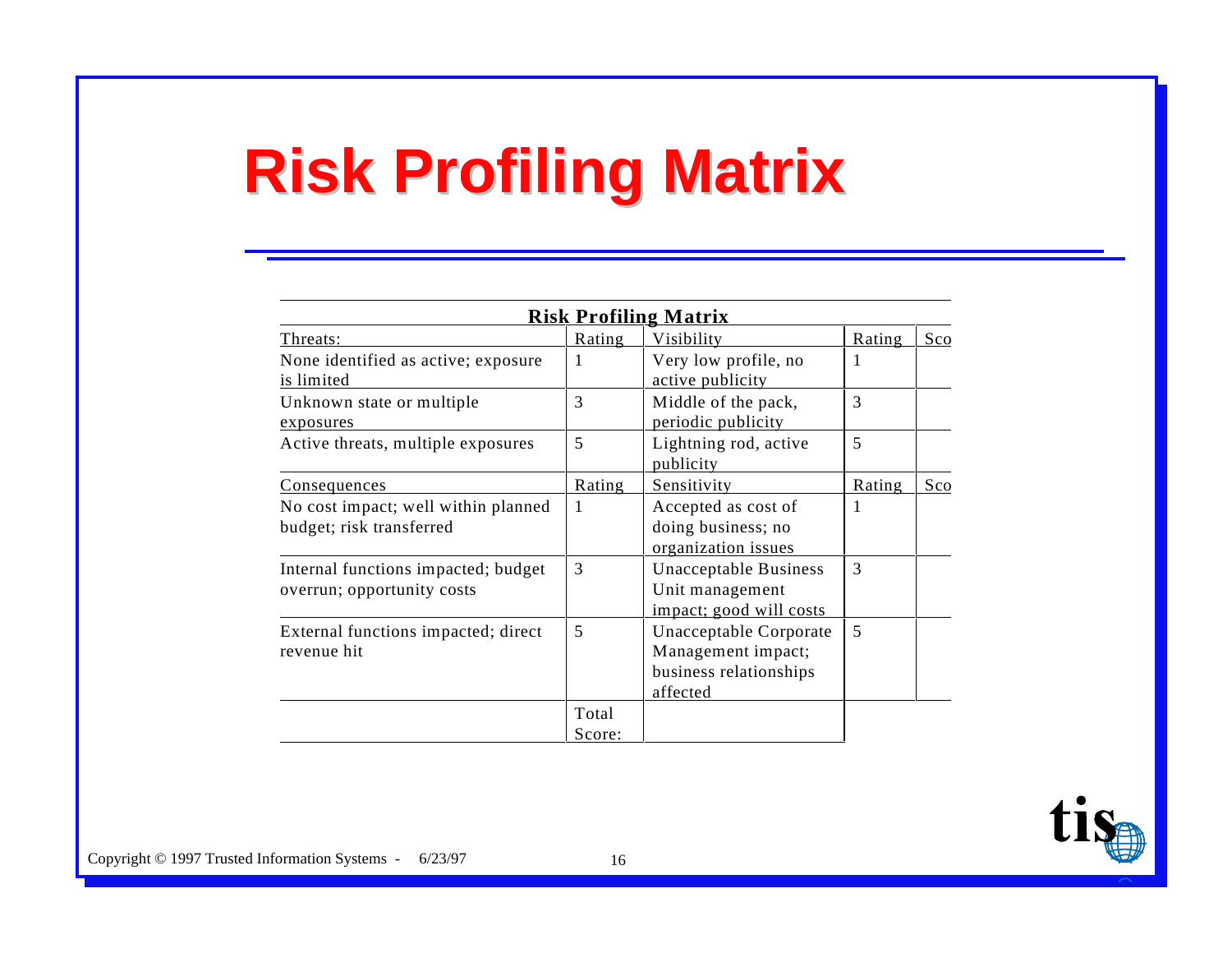## **Security Controls**

- Match the required controls to the organizational value of the data, the risk tolerance of the organization, and the investment required to meet the policy
	- Sounds easy, huh?
- ◆ Security policy can have wide ranging impact
	- **Business-wide review**
	- End result will be a compromise between security goals and business realities

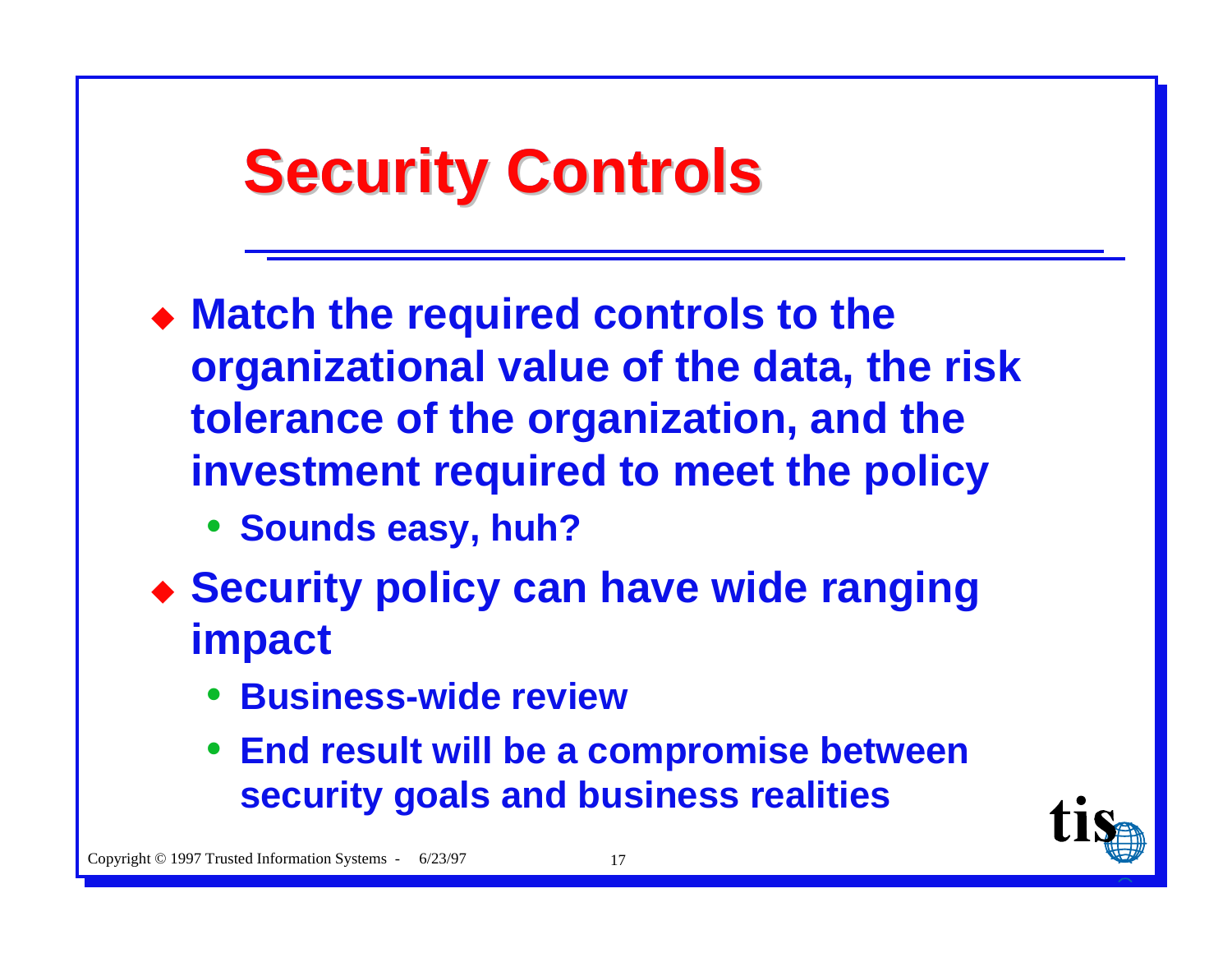# **Security Controls Security Controls**

|                                          | <b>Information Category</b>                     |                                                                                              |                                                                                                    |  |  |  |  |
|------------------------------------------|-------------------------------------------------|----------------------------------------------------------------------------------------------|----------------------------------------------------------------------------------------------------|--|--|--|--|
| <b>Protection</b><br><b>Required</b>     | <b>Restricted</b>                               | <b>Unrestricted</b>                                                                          | <b>Controlled</b><br><b>Distribution</b>                                                           |  |  |  |  |
| Identification                           | Identify as<br>Organization<br>Property         | Identify as<br>Organization<br>Property, with<br>category shown on<br>initial page of record | Identify as<br>Organization<br>Property, with<br>category shown on<br>each page of record          |  |  |  |  |
| <b>Disclosure</b><br><b>Restrictions</b> | None inside the<br>Organization                 | Based on need to<br>know                                                                     | Only when<br>approved by the<br>information owner                                                  |  |  |  |  |
| <b>Access Controls</b>                   | Access limited to<br>within the<br>organization | Access limited to<br>those authorized by<br>the information<br>owner                         | Access limited to<br>those authorized by<br>the information<br>owner. All access<br>must be logged |  |  |  |  |
| <b>Transmission over</b><br>networks     | No restriction                                  | Internal networks<br>only                                                                    | Must be encrypted<br>before transmission<br>over any network                                       |  |  |  |  |
| Storage                                  | No restriction                                  | Locked storage,<br>physical secure<br>computer area.                                         | Locked storage,<br>encrypted when<br>stored on computer<br>connected to<br>network                 |  |  |  |  |

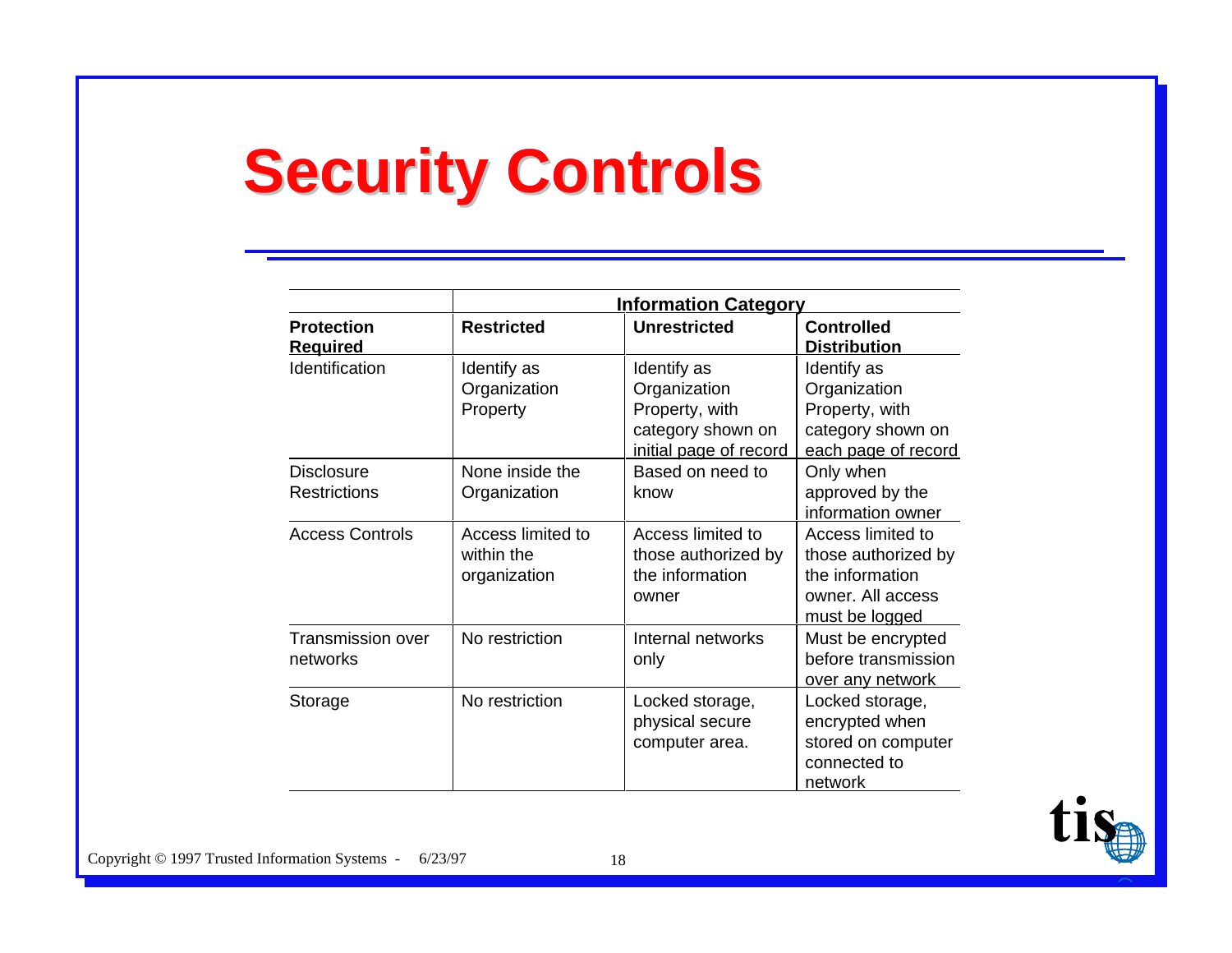# **Writing the Policy Writing the Policy**

- ◆ Match your organization's culture
- ◆ Use the "real" information channels
- u **Several sources for templates**
	- ì **NIST/TIS http://csrc.nist.gov/isptg**
	- $\bullet$ **Charles C. Wood - http://www.baselinesoft.com**
	- ì **Outside consultants**
- ◆ Involve Legal, HR, Public Affairs
- u **Policy should be issued from as high in the organization as possible**

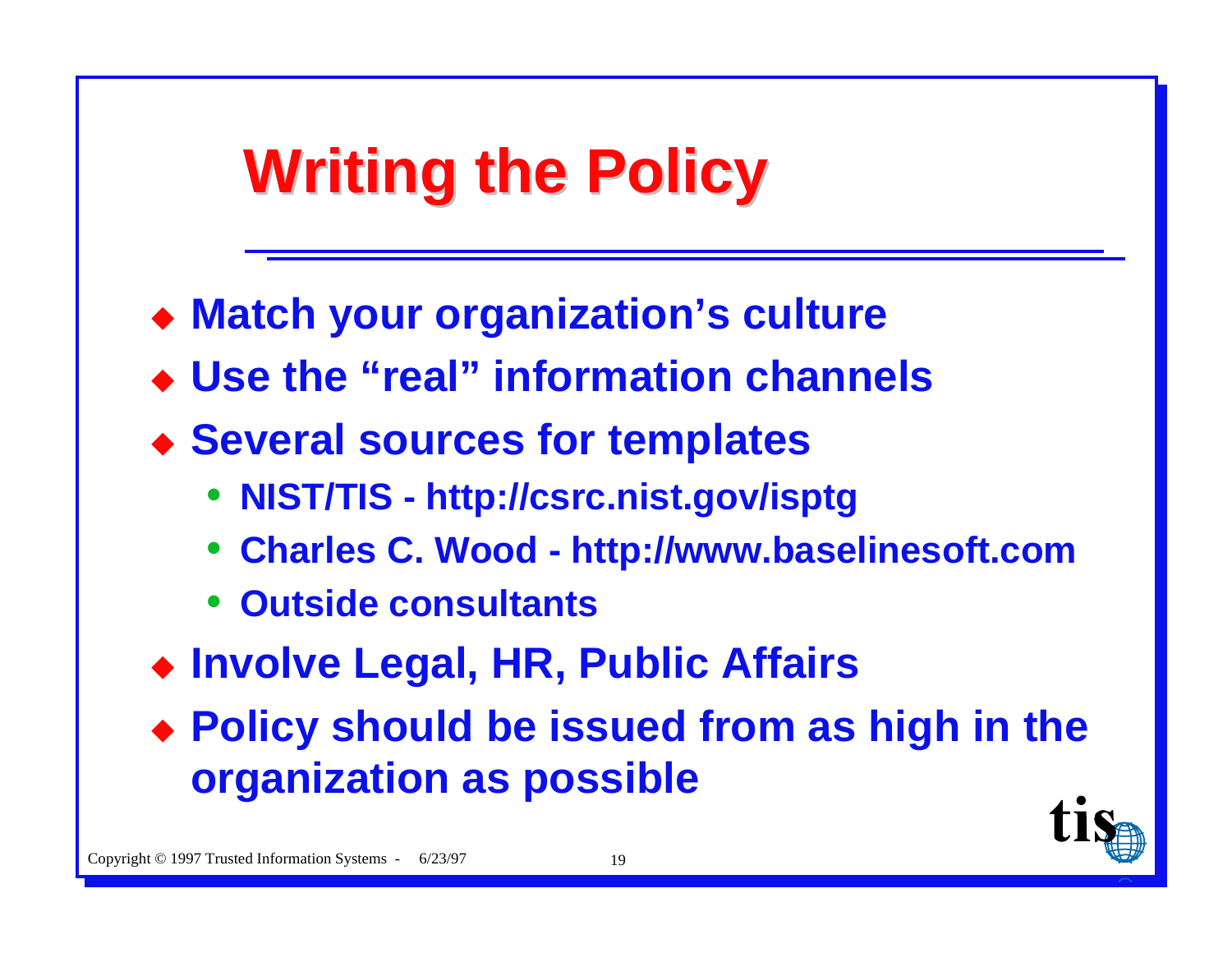### **Awareness and Education**

#### ◆ Standard approaches:

- Part of new hire training
- Yearly signed awareness statement
- System banners
- Internal newsletters
- ◆ Direct Marketing approach
	- Pay stub messages
	- Online quizzes with awards
	- Self assessment tools